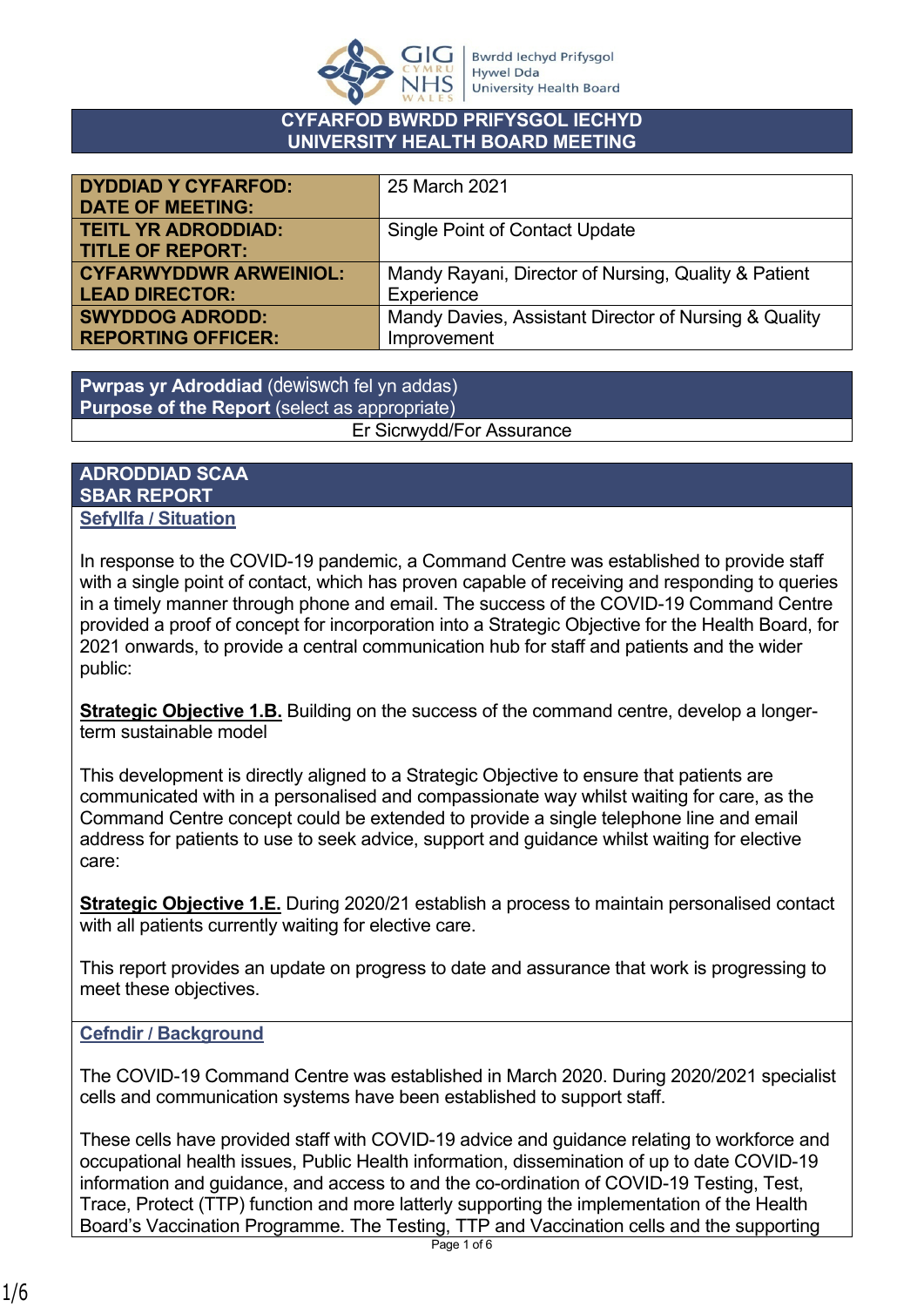Command Centre processes have evolved to contribute to the Health Board's support to the wider population.

There has been significant learning from this initiative which is helping to shape the thinking around the development of a single point of contact, a communication hub, for patients; in particular, the improvements that can be made to enhance patient experience and support improved clinical outcomes.

It is recognised that patients, when contacting the Health Board, utilise multiple communication and contact pathways to services, such as switch boards or direct service numbers, with varying levels of call response. This may be associated with the type of initial call handler, e.g. switch boards are set up to transfer calls, answerphones, or the role of the person receiving the contact at a service level and their ability to deal with, prioritise or signpost to a suitable resource depending upon the nature of the enquiry.

It is clear from the initial scoping that the single point of contact concept is complex and multifaceted, and much more than simply sending a contact letter to patients on a waiting list. The development of the single point of contact communication hub requires a collaborative approach between clinical and multidisciplinary teams, communication platform specialists, and informatics to redesign information platforms which effectively enhance patient pathways of care. The solution to improving communication and maintaining contact with patients requires healthcare professionals responsible for the effectiveness and operational delivery of patient care, and its outcomes, to be engaged and supportive in the design and development of the single point of contact.

To support this programme of work, a governance and reporting framework has been established to guide the transition from a COVID-19 Command Centre to a wider more comprehensive single point of communication hub for the Health Board.

An oversight group is overseeing the development of the work programme, led by the Director of Nursing, Quality and Patient Experience and the Director of Operations.

A steering group, led by the Assistant Director of Nursing/Quality Improvement and the General Manager for Planned Care Services has also been established. This group is designing the work programme and recommending the implementation approach. It is supported by working groups looking at patient communication, information resources, digital technologies and the extension and expansion of the Command Centre function.

# **Asesiad / Assessment**

Given the complexity of the task it has been recognised that it cannot be achieved across all specialities at the same time and requires a considered, well planned and tested approach. The principles of quality improvement are being used to underpin the development of a proof of concept, starting with a single speciality. Once tested and evaluated, the approach will be applied to individual specialties through a phased improvement and implementation plan. This is to ensure maximum benefit to patients through improved experience whilst contributing to positive clinical and patient focused outcomes which aim to reduce harm. It is recognised that the mechanism for measuring and monitoring harm through this approach requires further careful consideration.

The Command Centre has experience in establishing 'cells' to carry out specific tasks, with experience of managing calls through the use of call scripts, answering queries across a range of services from staff, patients, other professionals outside the organisation and members of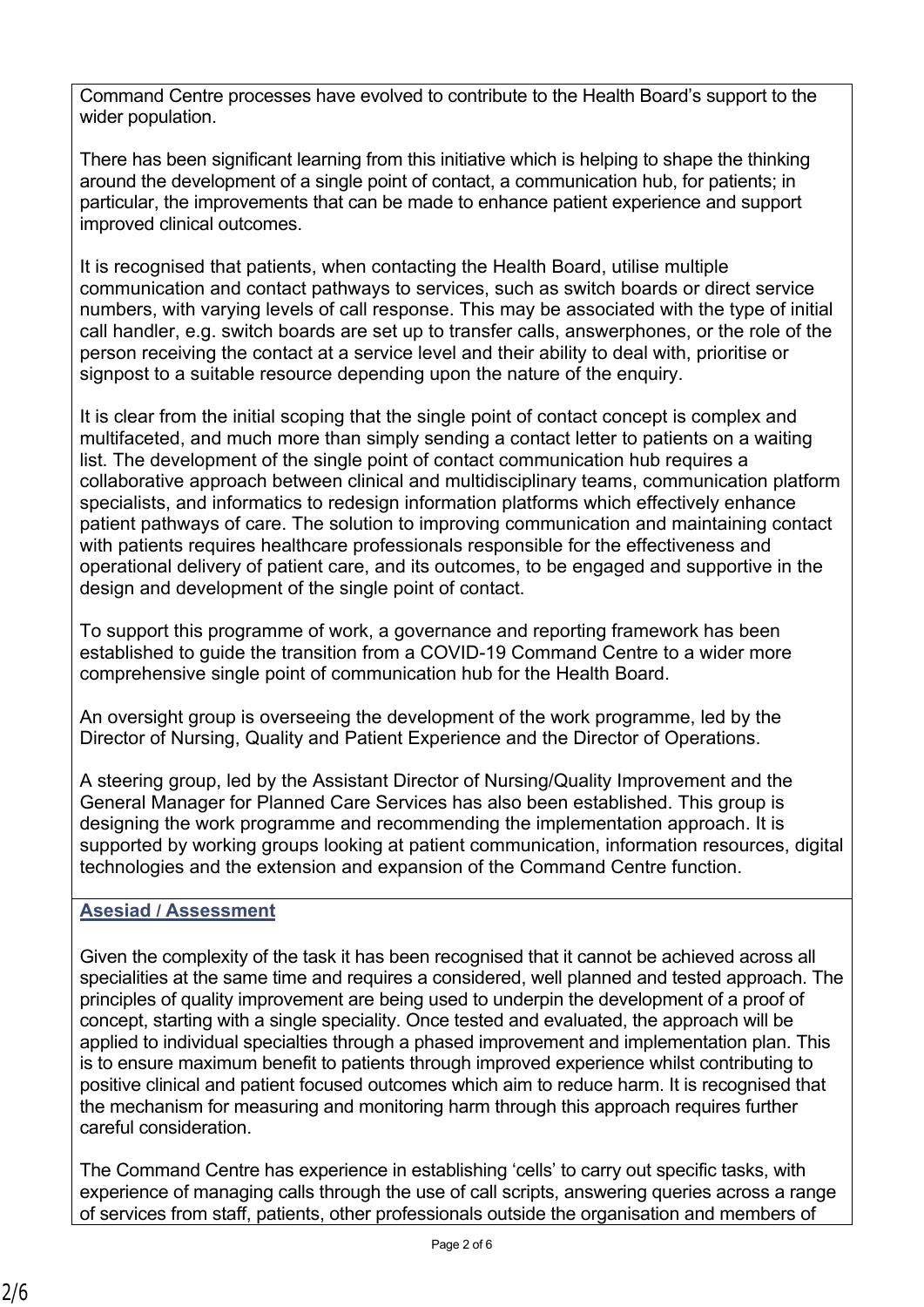the public. As such, the initial step in the work programme will be for the Command Centre to form a 'cell' for this pilot work which will respond to calls from the identified group of orthopaedic patients. Call handling scripts will be developed by the service and information/signposting will be provided to callers, as well as the provision of personalised information and assistance where appropriate.

It is recognised that elective care (planned surgery) waiting lists have been adversely affected by COVID-19. Initial scoping of the situation has identified that there is currently no centralised or standardised process in place to contact patients across the 4 acute hospital sites, nor is there a single call handling approach to managing calls from patients who may be waiting for elective surgery and needing advice or assistance to prevent deterioration of their condition.

With this in mind, orthopaedic services have been identified as the initial pilot service for this work and learning from this will shape the initial development of the single point of contact, prior to other services being integrated into the programme. This service was identified by the steering group as it was felt the patient cohort best reflected the complexity of the patients across the Scheduled Care Directorate, in part due to the varying nature of patients along the pathway.

A first contact letter has been developed and a plan put in place to send it to all 6,342 patients waiting over 52 weeks on the elective care waiting list, to inform them that developments are underway; this will form part of a validation exercise. The Community Health Council (CHC) and the Local Medical Committee (LMC) have informed the development of this first contact **letter** 

From this group of 6,342 patients, a cohort of 300 orthopaedic patients has been identified for inclusion in the pilot of the first single point of contact communication hub offer. These patients come from across the three counties, enabling the service to test responses, which can also be linked at a locality level. It is anticipated that this approach will reduce the risk that the pilot could be considered to be favouring a single locality or county.

The potential benefits which have been identified as part of this project include:

- People are able to access a responsive service;
- People are able to access information when needed:
- People are able to manage their own health;
- People are satisfied with the service they receive;
- Clinical staff have more time to deliver clinical activities.

Each of these benefits also have a range of performance indicators to determine whether progress has been made, using both Patient Reported Outcome Measures (PROMs), Patient Reported Experience Measures (PREMs) and a range of statistical measures around call handling and complaints handling.

The Bevan Commission, through a Bevan Exemplar Project, are supporting the single point of contact steering group and stakeholders, the development of a call handler script and patient letters, to ensure that communications not only address the need of callers but also support behaviour modification and self-management of conditions where appropriate.

The steering group, in collaboration with the Communications and Engagement Team, are focusing on how to engage members of the public in the development of future phases of the single point of contact communication hub.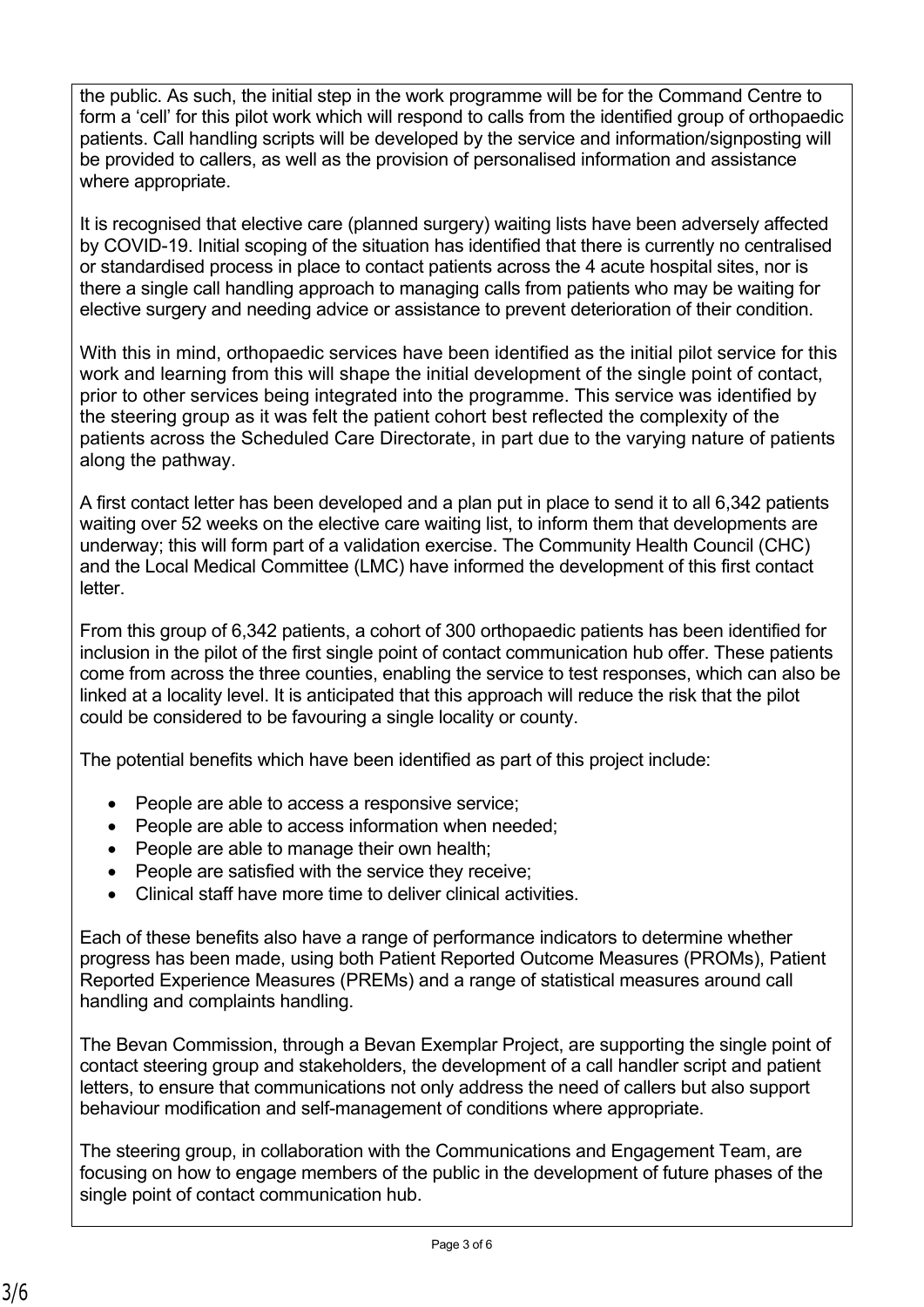No new venture is without risks and, as such, the steering group has identified a risk log linked to the development and implementation of the work programme, as well as recognising organisational risks. It is considered that the risk to the organisation is one of reputation, if the public or Welsh Government feel that there is not enough support for people waiting for elective care.

The organisation has not yet been able to fully contact all those on the waiting list in an equal way, as there are variations in how consultants have communicated with their patients. The situation is also impacted by a growing waiting list. The initial patient letter ensures that those on the waiting list receive some form of contact, while the pilot addresses how to develop a service which can meet the needs of those who are waiting for elective care, by providing prevention and well-being management support.

The project also carries a risk that the cell is not capable of meeting demand for the elective care waiting list; however, this is being mitigated and managed through a phased roll out through service areas, which will help to understand the impact of developing the communication hub. This will also support the planning objective to develop the Command Centre as a sustainable resource.

It is important to note that, whilst the focus of the steering group is on the development of the single point of contact communication hub model, existing patient contact mechanisms are in place and will continue until appropriately incorporated into this work programme. This has been particularly important in Cancer Services and the learning from this established approach will be incorporated into this work programme

As the single point of contact communication hub model is new to the organisation, with few examples of similar health board call centres, and with the large cohort of patients on the elective care waiting lists, it is difficult to quantify the demand that will be placed on the single point of contact communication hub. By phasing the development and implementation, it is anticipated that demand will be effectively managed. In addition, the capture of themes emerging from calls into the communication hub will inform future workforce planning, future script development and develop the understanding of future capacity.

A robust evaluation of the initial project, with a particular focus on the impact on key stakeholders, will be put in place.

### **Argymhelliad / Recommendation**

The Board is asked to take assurance from this report that the work to date to develop a communication mechanism for patients waiting for elective care, through a central point, is progressing in a structured and outcome-focused way.

| <b>Amcanion: (rhaid cwblhau)</b><br>Objectives: (must be completed) |                    |  |
|---------------------------------------------------------------------|--------------------|--|
| <b>Cyfeirnod Cofrestr Risg Datix a</b>                              | Not applicable.    |  |
| Sgôr Cyfredol:                                                      |                    |  |
| Datix Risk Register Reference and                                   |                    |  |
| Score:                                                              |                    |  |
| Safon(au) Gofal ac lechyd:                                          | 1. Staying Healthy |  |
| Health and Care Standard(s):                                        | 5. Timely Care     |  |
| <b>Hyperlink to NHS Wales Health &amp;</b>                          | 6. Individual care |  |
| <b>Care Standards</b>                                               |                    |  |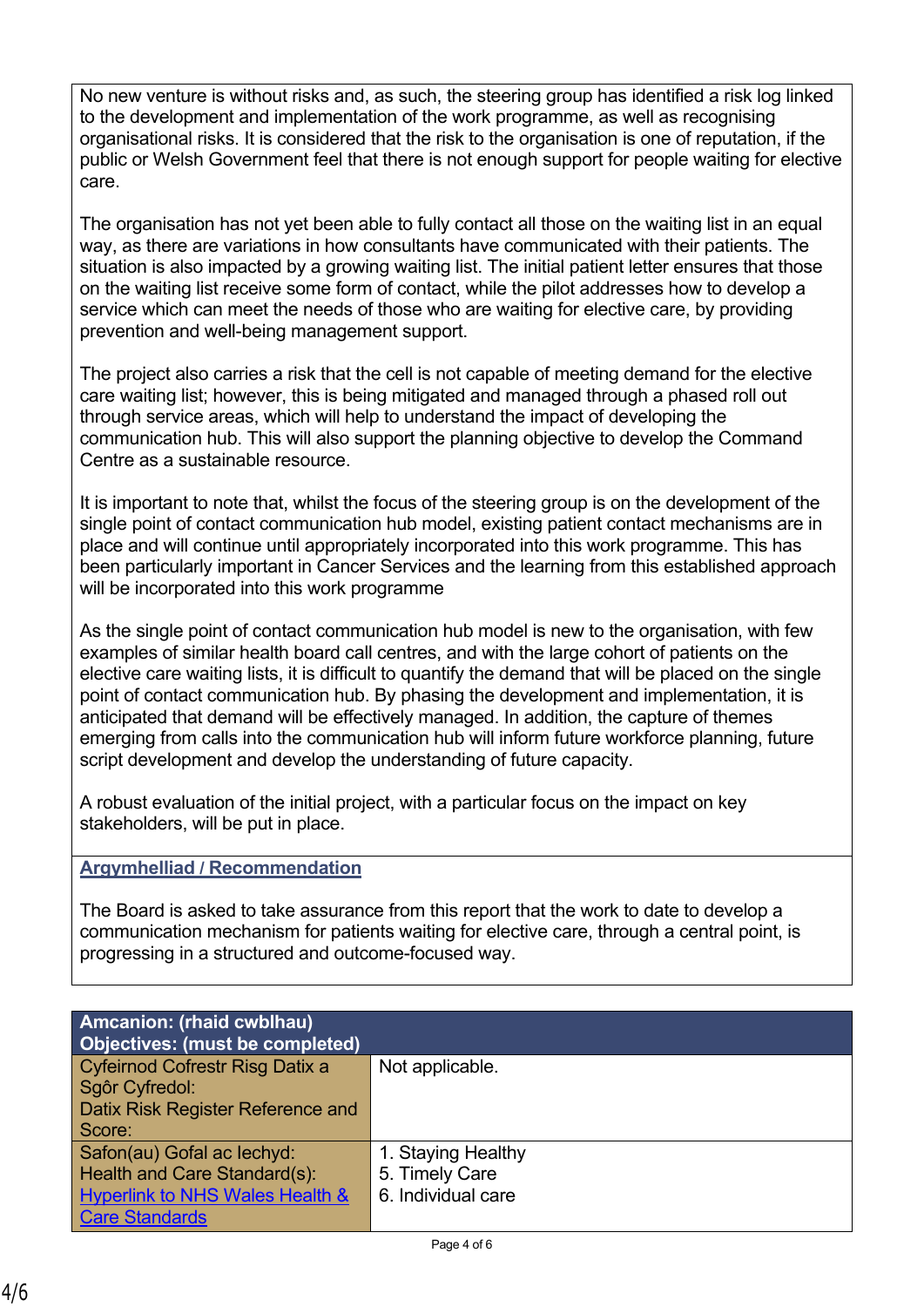| <b>Amcanion Strategol y BIP:</b><br><b>UHB Strategic Objectives:</b><br><b>Hyperlink to HDdUHB Strategic</b><br><b>Objectives</b>                            | 2. Living and working well<br>3. Growing older well<br>5. Deliver, as a minimum requirement, outcome and<br>delivery framework work targets and specifically eliminate<br>the need for unnecessary travel & waiting times, as well<br>as return the organisation to a sound financial footing<br>over the lifetime of this plan |
|--------------------------------------------------------------------------------------------------------------------------------------------------------------|---------------------------------------------------------------------------------------------------------------------------------------------------------------------------------------------------------------------------------------------------------------------------------------------------------------------------------|
| <b>Amcanion Llesiant BIP:</b><br><b>UHB Well-being Objectives:</b><br><b>Hyperlink to HDdUHB Well-being</b><br><b>Objectives Annual Report 2018-</b><br>2019 | 4. Improve Population Health through prevention and early<br>intervention, supporting people to live happy and healthy<br>lives                                                                                                                                                                                                 |

| <b>Gwybodaeth Ychwanegol:</b><br><b>Further Information:</b> |                                                                                                       |
|--------------------------------------------------------------|-------------------------------------------------------------------------------------------------------|
| Ar sail tystiolaeth:<br>Evidence Base:                       | Not applicable                                                                                        |
| <b>Rhestr Termau:</b>                                        | Single Point of Contact – A contact centre which is able to                                           |
| <b>Glossary of Terms:</b>                                    | respond to multiple queries, through a range of<br>communication methods, for the whole organisation. |
| Partïon / Pwyllgorau â                                       | Gold Strategic Group (Gold Command Group)                                                             |
| ymgynhorwyd ymlaen llaw y                                    | Formal Executive Team (COVID-19)                                                                      |
| <b>Cyfarfod Bwrdd lechyd Prifysgol:</b>                      |                                                                                                       |
| Parties / Committees consulted                               |                                                                                                       |
| prior to University Health Board:                            |                                                                                                       |

| <b>Effaith: (rhaid cwblhau)</b>    |                                                                                                                                                                                                                                                          |  |  |
|------------------------------------|----------------------------------------------------------------------------------------------------------------------------------------------------------------------------------------------------------------------------------------------------------|--|--|
| Impact: (must be completed)        |                                                                                                                                                                                                                                                          |  |  |
| <b>Ariannol / Gwerth am Arian:</b> | No revenue or capital impacts have been identified as part                                                                                                                                                                                               |  |  |
| <b>Financial / Service:</b>        | of this pilot.                                                                                                                                                                                                                                           |  |  |
| <b>Ansawdd / Gofal Claf:</b>       | Potential for adverse quality and/or patient care                                                                                                                                                                                                        |  |  |
| <b>Quality / Patient Care:</b>     | outcomes/impacts mitigated through co-production of<br>patient letters and scripts, and inclusion of clinical leads<br>within the steering group and working group focusing on<br>Orthopaedic service integration within the single point of<br>contact. |  |  |
| <b>Gweithlu:</b>                   | No adverse existing or future staffing impacts identified to                                                                                                                                                                                             |  |  |
| <b>Workforce:</b>                  | date, however pilot will gather information to inform                                                                                                                                                                                                    |  |  |
|                                    | whether there may be a workforce impact in terms of                                                                                                                                                                                                      |  |  |
|                                    | future workforce/ capacity planning.                                                                                                                                                                                                                     |  |  |
| Risg:                              | Risk register included as evidence base.                                                                                                                                                                                                                 |  |  |
| <b>Risk:</b>                       |                                                                                                                                                                                                                                                          |  |  |
| <b>Cyfreithiol:</b>                | No legal impacts have been identified.                                                                                                                                                                                                                   |  |  |
| Legal:                             |                                                                                                                                                                                                                                                          |  |  |
| <b>Enw Da:</b>                     | No potential for adverse political or media interest or                                                                                                                                                                                                  |  |  |
| <b>Reputational:</b>               | public opposition identified.                                                                                                                                                                                                                            |  |  |
| <b>Gyfrinachedd:</b>               | No privacy issues identified.                                                                                                                                                                                                                            |  |  |
| <b>Privacy:</b>                    |                                                                                                                                                                                                                                                          |  |  |